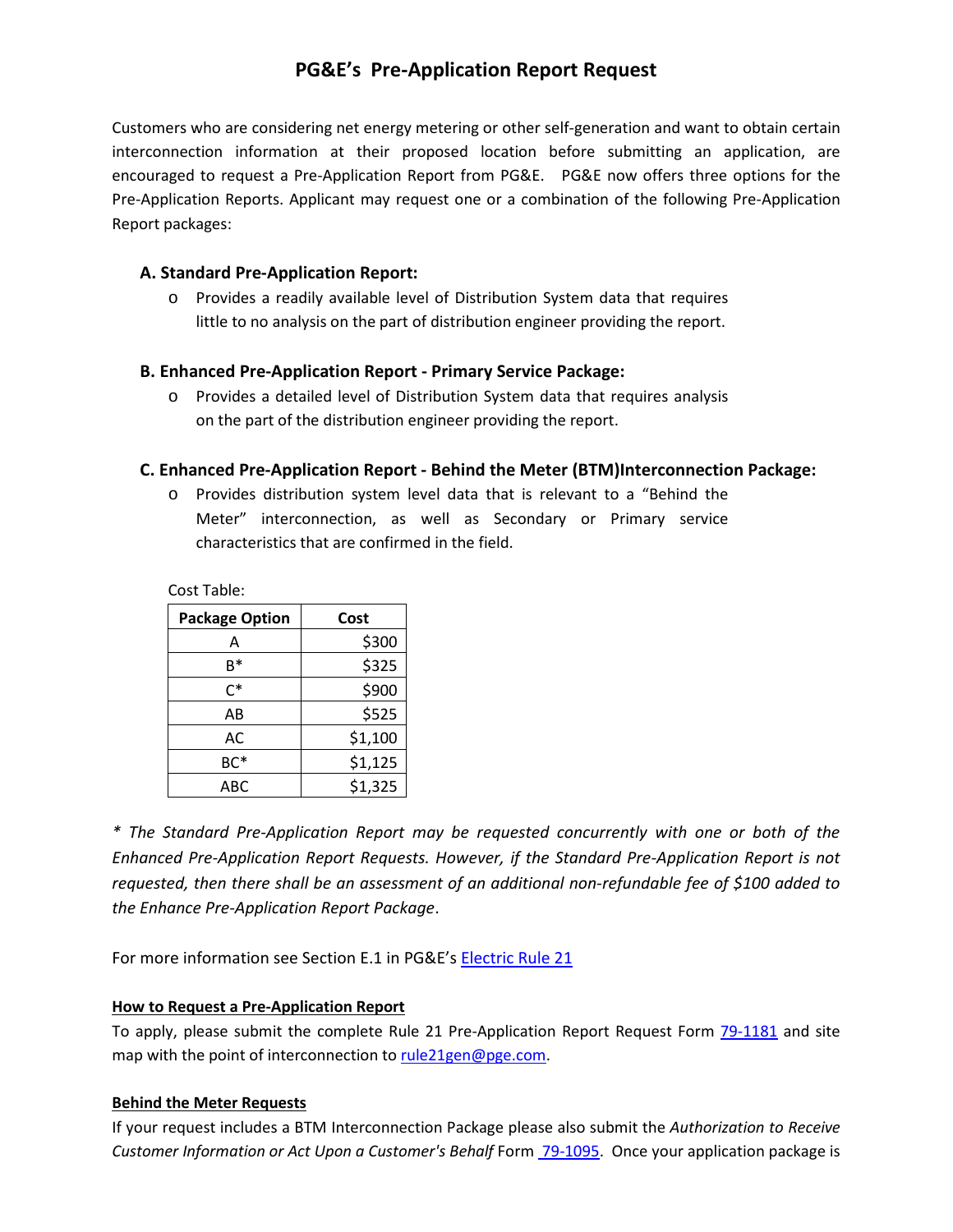received PG&E will send you an invoice with the proper amount along with directions on how to route your payment. Please note that your Pre-Application will not be deemed complete until PG&E processes your payment.

## **A. Standard Pre-Application Report Package**

|     | Data Included                                                        | Time                    |
|-----|----------------------------------------------------------------------|-------------------------|
| 1.  | Total capacity (MW) of substation/area bus or bank and of circuit    | Within 10 Business      |
|     | likely to serve the proposed site.                                   | Days of receipt of      |
| 2.  | Allocated capacity (MW) of substation/area bus or bank and           | pre-application         |
|     | circuit likely to serve proposed site.                               | report request and      |
| 3.  | Queued capacity (MW) of substation/area bus or bank and circuit      | receipt of the non-     |
|     | likely to serve proposed site.                                       | refundable              |
| 4.  | Available capacity (MW) of substation/area bus or bank and           | processing fee.         |
|     | circuit most likely to serve proposed site.                          |                         |
| 5.  | Substation nominal distribution voltage or transmission nominal      | (Timeline is 30         |
|     | voltage if applicable.                                               | <b>Business Days if</b> |
| 6.  | Nominal distribution circuit voltage at the proposed site.           | requested with          |
| 7.  | Approximate circuit distance between the proposed site and the       | <b>Behind the Meter</b> |
|     | substation.                                                          | Interconnection         |
| 8.  | Relevant line Section(s) peak load estimate, and minimum load,       | Package)                |
|     | when available.                                                      |                         |
| 9.  | Number of protective devices and number of voltage regulating        |                         |
|     | devices between the proposed site and the substation/area.           |                         |
| 10. | Whether or not three-phase power is available at the site.           |                         |
| 11. | Limiting conductor rating from proposed Point of Interconnection     |                         |
|     | to distribution substation.                                          |                         |
| 12. | Based on proposed Point of Interconnection, existing or known        |                         |
|     | constraints such as, but not limited to, electrical dependencies at  |                         |
|     | that location, short circuit interrupting capacity issues, power     |                         |
|     | quality or stability issues on the circuit, capacity constraints, or |                         |
|     | secondary networks.                                                  |                         |
| 13. | Nominal Distribution circuit voltage and wiring configuration        |                         |

# **B. Enhance Pre-Application Report - Primary Service Package**

| Data Included                                                                 | Time                    |
|-------------------------------------------------------------------------------|-------------------------|
| Nominal Distribution circuit voltage and wiring configuration                 | Within 10 Business      |
| Relevant line section(s) absolute minimum load, and minimum load during<br>1. | Days of receipt of      |
| the 10 AM $-$ 4 PM period (provided when SCADA data is available).            | pre-application         |
| Existing upstream protection including:<br>2.                                 | report request and      |
| Device type (Fuse Breaker, Recloser)<br>a.                                    | receipt of the non-     |
| Device controller (device make/model ex: 50E/50T)<br>b.                       | refundable              |
| Phase settings [IEEE Curve, Lever, Min Trip (A), Inst Trip(A)]<br>c.          | processing fee.         |
| Ground settings [IEEE Curve, Lever, Min Trip (A), Inst Trip(A)]<br>d.         |                         |
| Rated continuous current<br>$e_{1}$                                           | (Timeline is 30         |
| Short Circuit interrupting capability<br>f.                                   | <b>Business Days if</b> |
| Confirm if the device is capable of bi-directional operation<br>g.            | requested with          |
| Provide the Available Fault Current at the proposed point of                  | <b>Behind the Meter</b> |
| interconnection including any existing distributed generation fault           | Interconnection         |
| contribution.                                                                 | Package)                |